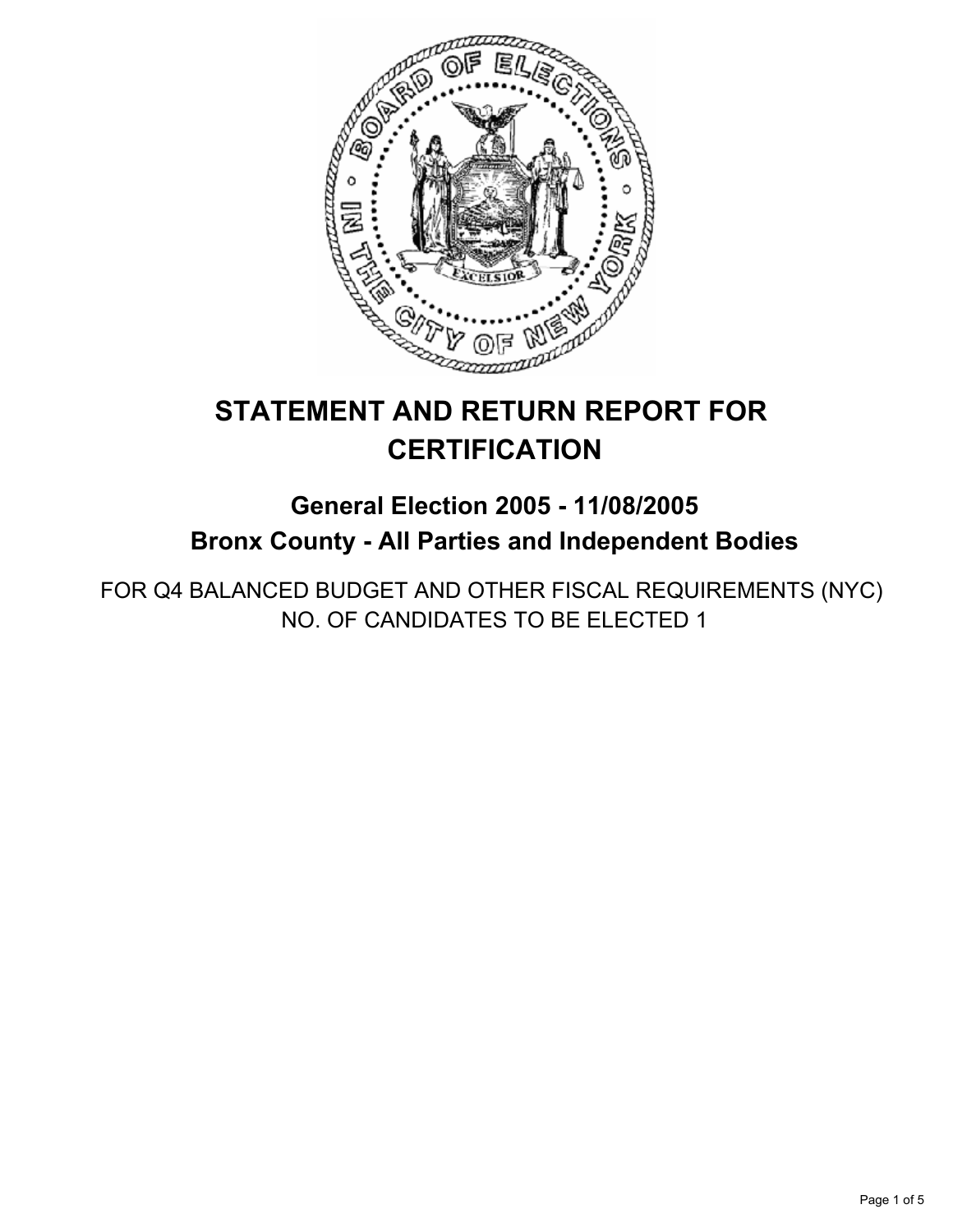

## **ASSEMBLY DISTRICT 76**

| <b>PUBLIC COUNTER</b> | 19,161 |
|-----------------------|--------|
| <b>EMERGENCY</b>      | 115    |
| ABSENTEE/MILITARY     | 217    |
| AFFIDAVIT             | 321    |
| <b>TOTAL BALLOTS</b>  | 19,814 |
| <b>YES</b>            | 3,437  |
| <b>NO</b>             | 912    |
| <b>TOTAL VOTES</b>    | 4,349  |
| <b>UNRECORDED</b>     | 15,465 |

## **ASSEMBLY DISTRICT 77**

| PUBLIC COUNTER       | 14,677 |
|----------------------|--------|
| <b>EMERGENCY</b>     | 47     |
| ABSENTEE/MILITARY    | 244    |
| <b>AFFIDAVIT</b>     | 247    |
| <b>TOTAL BALLOTS</b> | 15,215 |
| <b>YES</b>           | 2,143  |
| <b>NO</b>            | 450    |
| <b>TOTAL VOTES</b>   | 2,593  |
| <b>UNRECORDED</b>    | 12,622 |

#### **ASSEMBLY DISTRICT 78**

| PUBLIC COUNTER       | 13,006 |
|----------------------|--------|
| <b>EMERGENCY</b>     | 12     |
| ABSENTEE/MILITARY    | 311    |
| AFFIDAVIT            | 257    |
| <b>TOTAL BALLOTS</b> | 13,586 |
| <b>YES</b>           | 2,438  |
| <b>NO</b>            | 697    |
| <b>TOTAL VOTES</b>   | 3,135  |
| <b>UNRECORDED</b>    | 10,451 |

#### **ASSEMBLY DISTRICT 79**

| 17,058 |
|--------|
| 42     |
| 298    |
| 359    |
| 17,757 |
| 2,397  |
| 489    |
| 2,886  |
| 14,871 |
|        |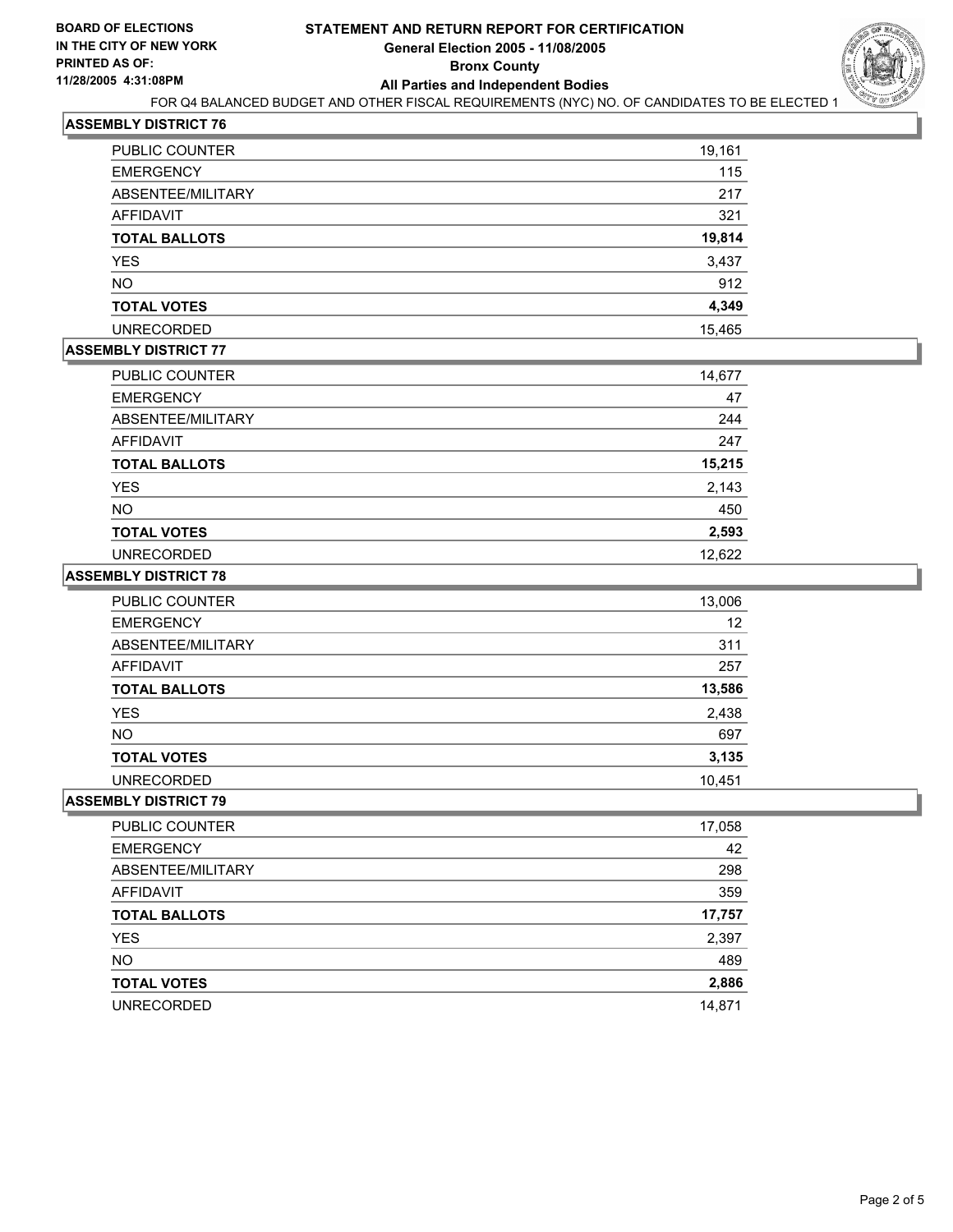

### **ASSEMBLY DISTRICT 80**

| PUBLIC COUNTER       | 18,305 |
|----------------------|--------|
| <b>EMERGENCY</b>     | 76     |
| ABSENTEE/MILITARY    | 427    |
| AFFIDAVIT            | 284    |
| <b>TOTAL BALLOTS</b> | 19,092 |
| YES                  | 4,436  |
| <b>NO</b>            | 1,536  |
| <b>TOTAL VOTES</b>   | 5,972  |
| <b>UNRECORDED</b>    | 13.120 |

## **ASSEMBLY DISTRICT 81**

| PUBLIC COUNTER       | 22,411 |
|----------------------|--------|
| <b>EMERGENCY</b>     | 147    |
| ABSENTEE/MILITARY    | 749    |
| <b>AFFIDAVIT</b>     | 307    |
| <b>TOTAL BALLOTS</b> | 23,614 |
| <b>YES</b>           | 7,969  |
| <b>NO</b>            | 2,382  |
| <b>TOTAL VOTES</b>   | 10,351 |
| <b>UNRECORDED</b>    | 13,263 |

#### **ASSEMBLY DISTRICT 82**

| PUBLIC COUNTER       | 26,333 |
|----------------------|--------|
| <b>EMERGENCY</b>     | 113    |
| ABSENTEE/MILITARY    | 610    |
| AFFIDAVIT            | 262    |
| <b>TOTAL BALLOTS</b> | 27,318 |
| <b>YES</b>           | 6,709  |
| <b>NO</b>            | 2,281  |
| <b>TOTAL VOTES</b>   | 8,990  |
| <b>UNRECORDED</b>    | 18,328 |

#### **ASSEMBLY DISTRICT 83**

| PUBLIC COUNTER       | 16,344 |
|----------------------|--------|
| <b>EMERGENCY</b>     | 0      |
| ABSENTEE/MILITARY    | 370    |
| AFFIDAVIT            | 181    |
| <b>TOTAL BALLOTS</b> | 16,895 |
| <b>YES</b>           | 3,203  |
| <b>NO</b>            | 789    |
| <b>TOTAL VOTES</b>   | 3,992  |
| <b>UNRECORDED</b>    | 12,903 |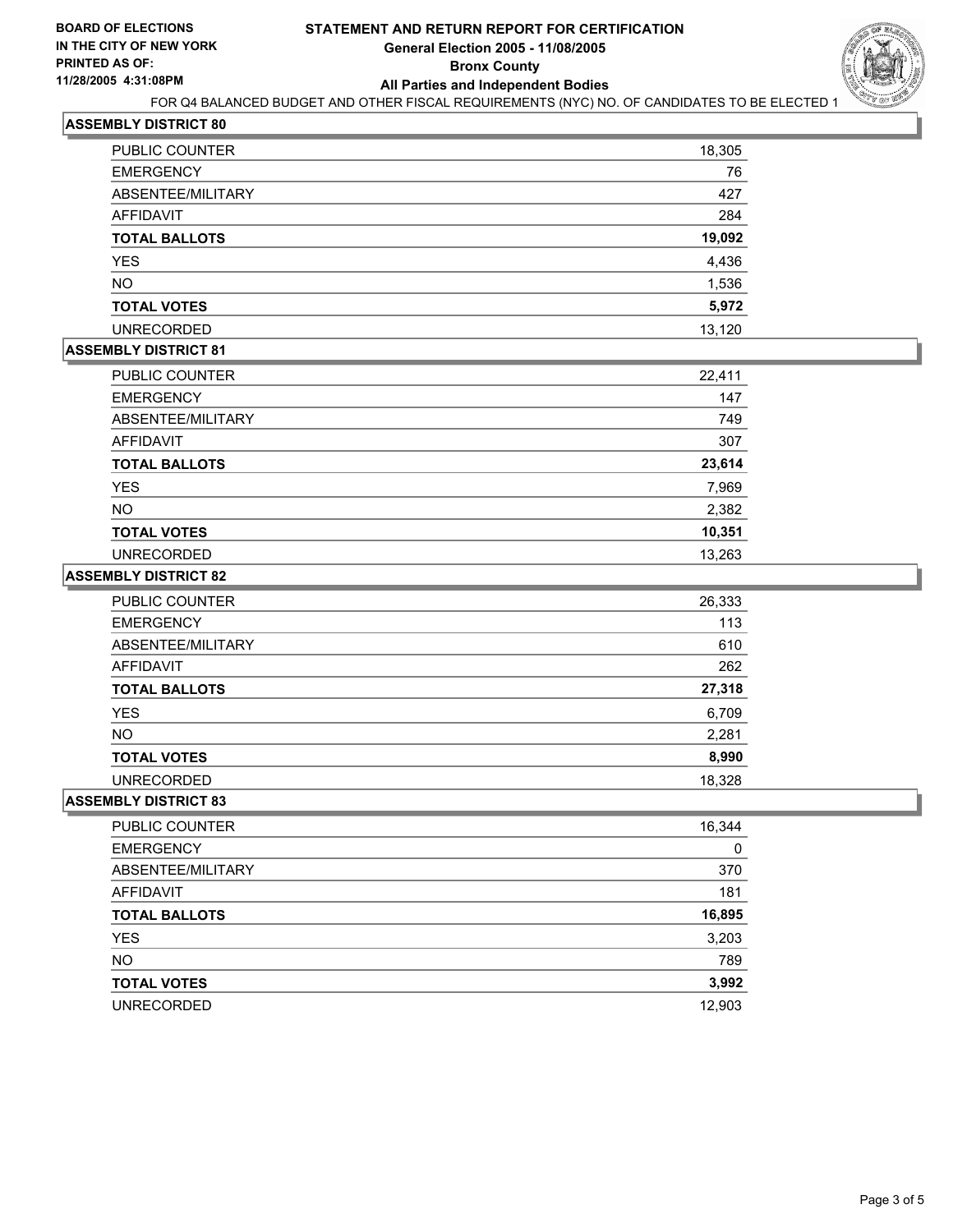

#### **ASSEMBLY DISTRICT 84**

| <b>PUBLIC COUNTER</b> | 17,340 |
|-----------------------|--------|
| <b>EMERGENCY</b>      | 59     |
| ABSENTEE/MILITARY     | 156    |
| <b>AFFIDAVIT</b>      | 262    |
| <b>TOTAL BALLOTS</b>  | 17,817 |
| <b>YES</b>            | 1,818  |
| <b>NO</b>             | 438    |
| <b>TOTAL VOTES</b>    | 2,256  |
| <b>UNRECORDED</b>     | 15,561 |

## **ASSEMBLY DISTRICT 85**

| PUBLIC COUNTER       | 16,585 |  |
|----------------------|--------|--|
| <b>EMERGENCY</b>     | 4      |  |
| ABSENTEE/MILITARY    | 161    |  |
| <b>AFFIDAVIT</b>     | 248    |  |
| <b>TOTAL BALLOTS</b> | 16,998 |  |
| YES                  | 2,202  |  |
| <b>NO</b>            | 523    |  |
| <b>TOTAL VOTES</b>   | 2,725  |  |
| <b>UNRECORDED</b>    | 14,273 |  |

#### **ASSEMBLY DISTRICT 86**

| PUBLIC COUNTER       | 12,786 |
|----------------------|--------|
| <b>EMERGENCY</b>     | 104    |
| ABSENTEE/MILITARY    | 153    |
| <b>AFFIDAVIT</b>     | 244    |
| <b>TOTAL BALLOTS</b> | 13,287 |
| <b>YES</b>           | 1,595  |
| <b>NO</b>            | 286    |
| <b>TOTAL VOTES</b>   | 1,881  |
| <b>UNRECORDED</b>    | 11,406 |